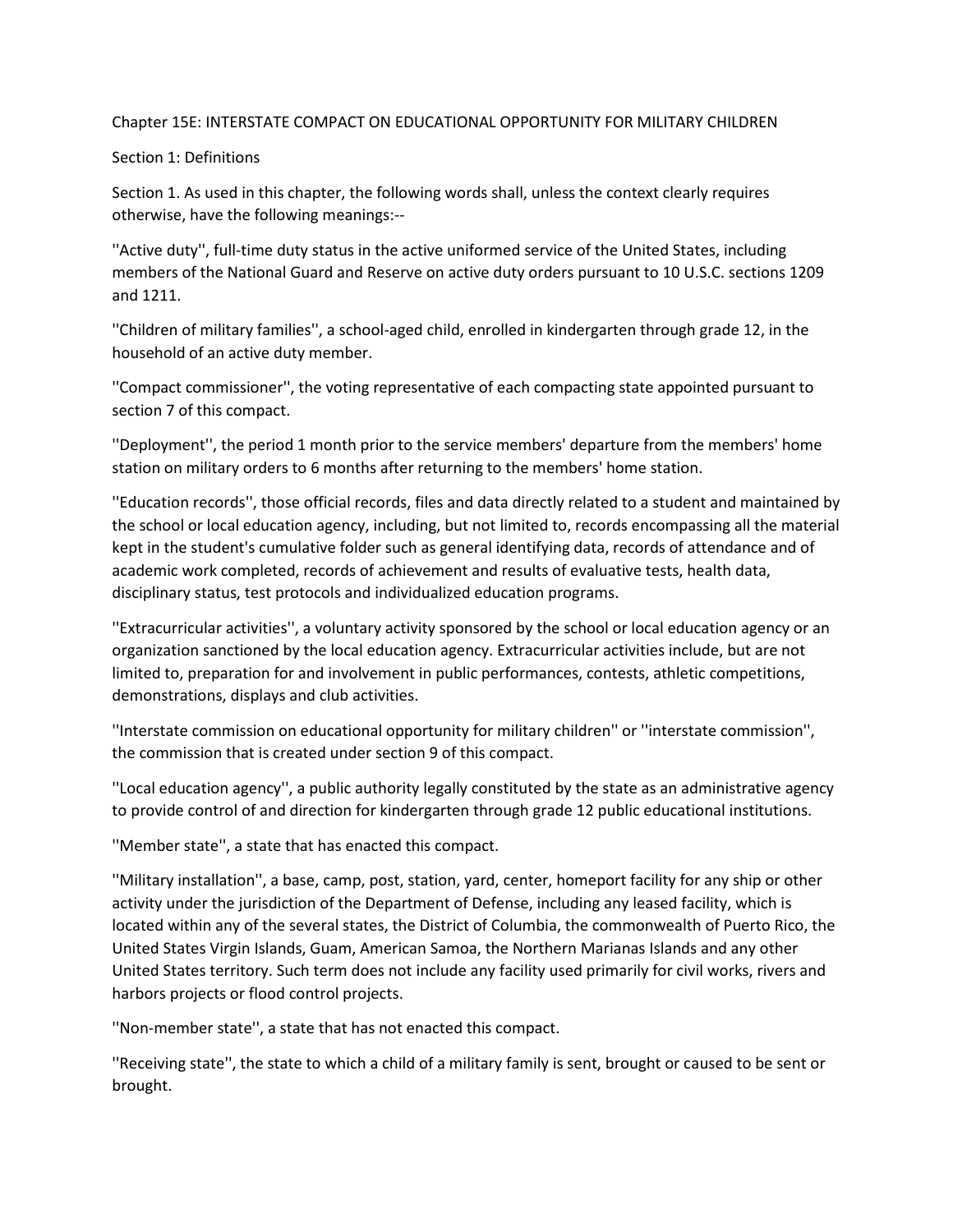''Rule'', a written statement by the interstate commission promulgated under section 12 of this compact that is of general applicability, implements, interprets or prescribes a policy or provision of the compact or an organizational, procedural or practice requirement of the interstate commission and has the force and effect of statutory law in a member state, and includes the amendment, repeal or suspension of an existing rule.

''Sending state'', the state from which a child of a military family is sent, brought or caused to be sent or brought.

''State'', a state of the United States, the District of Columbia, the commonwealth of Puerto Rico, the United States Virgin Islands, Guam, American Samoa, the Northern Marianas Islands and any other United States territory.

''Student'', the child of a military family for whom the local education agency receives public funding and who is formally enrolled in kindergarten through grade 12.

''Transition'', the formal and physical process of transferring from school to school or the period of time in which a student moves from 1 school in the sending state to another school in the receiving state.

''Uniformed services'', the Army, Navy, Air Force, Marine Corps, Coast Guard, including the Commissioned Corps of the National Oceanic and Atmospheric Administration, and Public Health Services.

''Veteran'', a person who served in the uniformed services and who was discharged or released from service under conditions other than dishonorable.

Section 2: Applicability

Section 2. (a) Except as otherwise provided in subsection (b), this compact shall apply to the children of:

(1) active duty members of the uniformed services;

(2) members or veterans of the uniformed services who are severely injured and medically discharged or retired for a period of 1 year after medical discharge or retirement; and

(3) members of the uniformed services who die on active duty or as a result of injuries sustained on active duty for a period of 1 year after death.

(b) This interstate compact shall only apply to local education agencies.

(c) This compact shall not apply to the children of:

(1) inactive members of the national guard and military reserves;

(2) members of the uniformed services now retired, except as provided in subsection (a);

(3) veterans of the uniformed services, except as provided in subsection (a); and

(4) other United States Department of Defense personnel and other federal agency civilian and contract employees not defined as active duty members of the uniformed services.

Section 3: Educational records and enrollment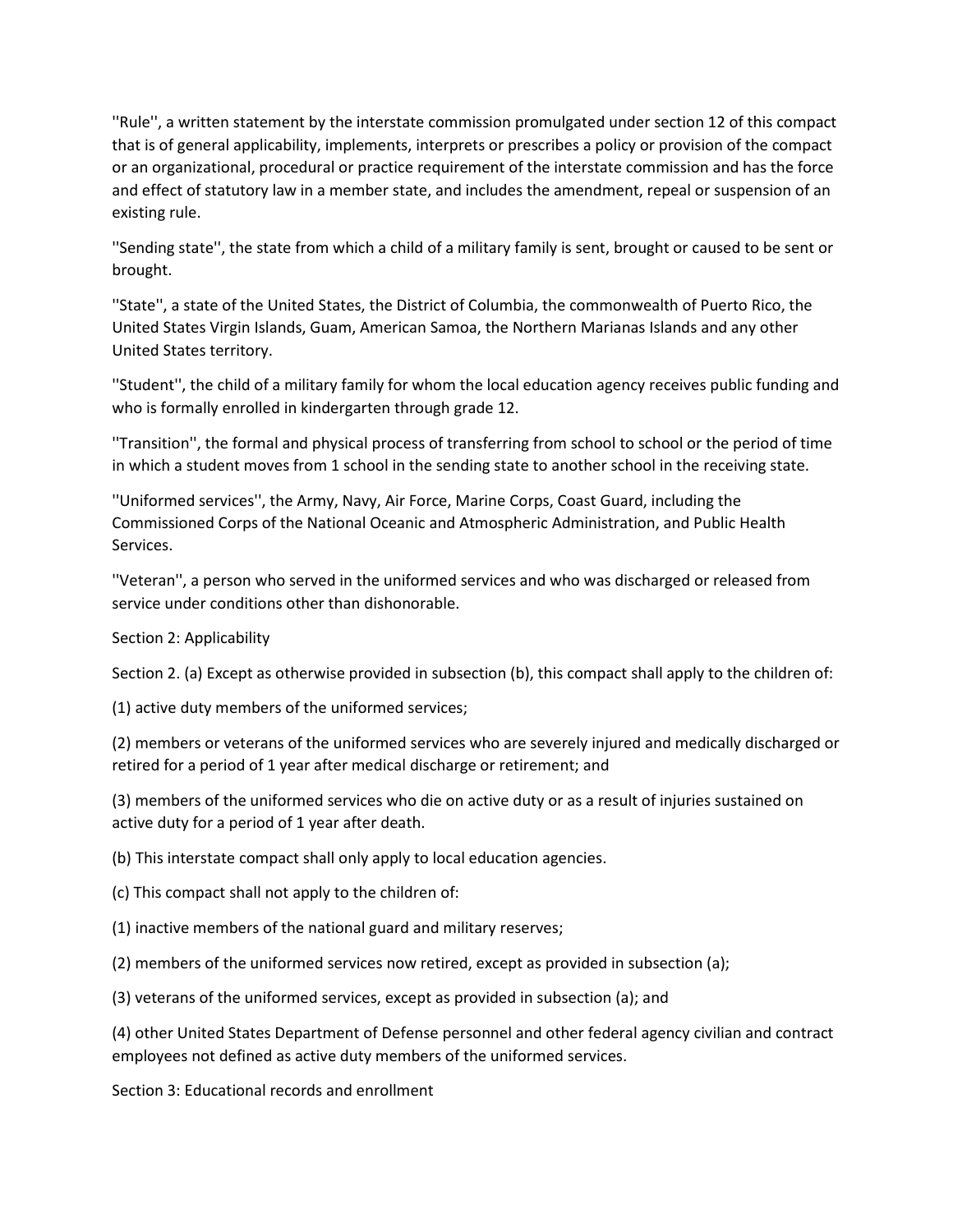Section 3. (a) If official education records cannot be released to the parents for the purpose of transfer, the custodian of the records in the sending state shall prepare and furnish to the parent a complete set of unofficial education records containing uniform information as determined by the interstate commission. Upon receipt of the unofficial education records by a school in the receiving state, the school shall enroll and appropriately place the student based on the information provided in the unofficial records, pending validation by the official records, as soon as possible.

(b) Simultaneous with the enrollment and conditional placement of the student, the school in the receiving state shall request the student's official education records from the school in the sending state. Upon receipt of this request, the school in the sending state shall process and furnish the official education records to the school in the receiving state within 10 days or within the time as is reasonably determined under the rules promulgated by the interstate commission.

(c) Compacting states shall give 30 days from the date of enrollment or within the time as is reasonably determined under the rules promulgated by the interstate commission for students to obtain any immunizations required by the receiving state. For a series of immunizations, initial vaccinations shall be obtained within 30 days or within the time as is reasonably determined under the rules promulgated by the interstate commission.

(d) Students shall be allowed to continue enrollment at the grade level in the receiving state that is equal with the grade level from the local education agency in the sending state at the time of transition, regardless of age. A student that has satisfactorily completed the prerequisite grade level in the local education agency in the sending state shall be eligible for enrollment in the next highest grade level in the receiving state, regardless of age. A student transferring after the start of the school year in the receiving state shall enter the school in the receiving state at the level validated by an accredited school in the sending state.

## Section 4: Placement and attendance

Section 4. (a) When a student transfers before or during the school year, the receiving state school shall initially honor placement of the student in educational courses based on the student's enrollment in the sending state school or educational assessments conducted at the school in the sending state if the courses are offered and space is available. Course placement shall include, but not be limited to, honors, international baccalaureate, advanced placement, vocational, technical and career pathways courses. Continuing the student's academic program from the previous school and promoting placement in academically and career challenging courses should be paramount when considering placement. This shall not preclude the school in the receiving state from performing subsequent evaluations to ensure appropriate placement and continued enrollment of the student in the courses.

(b) The receiving state school shall initially honor placement of the student in educational programs based on current educational assessments conducted at the school in the sending state or participation or placement in like programs in the sending state. Such programs shall include, but not be limited to: (i) gifted and talented programs; and (ii) English as a second language programs. This shall not preclude the school in the receiving state from performing subsequent evaluations to ensure appropriate placement of the student.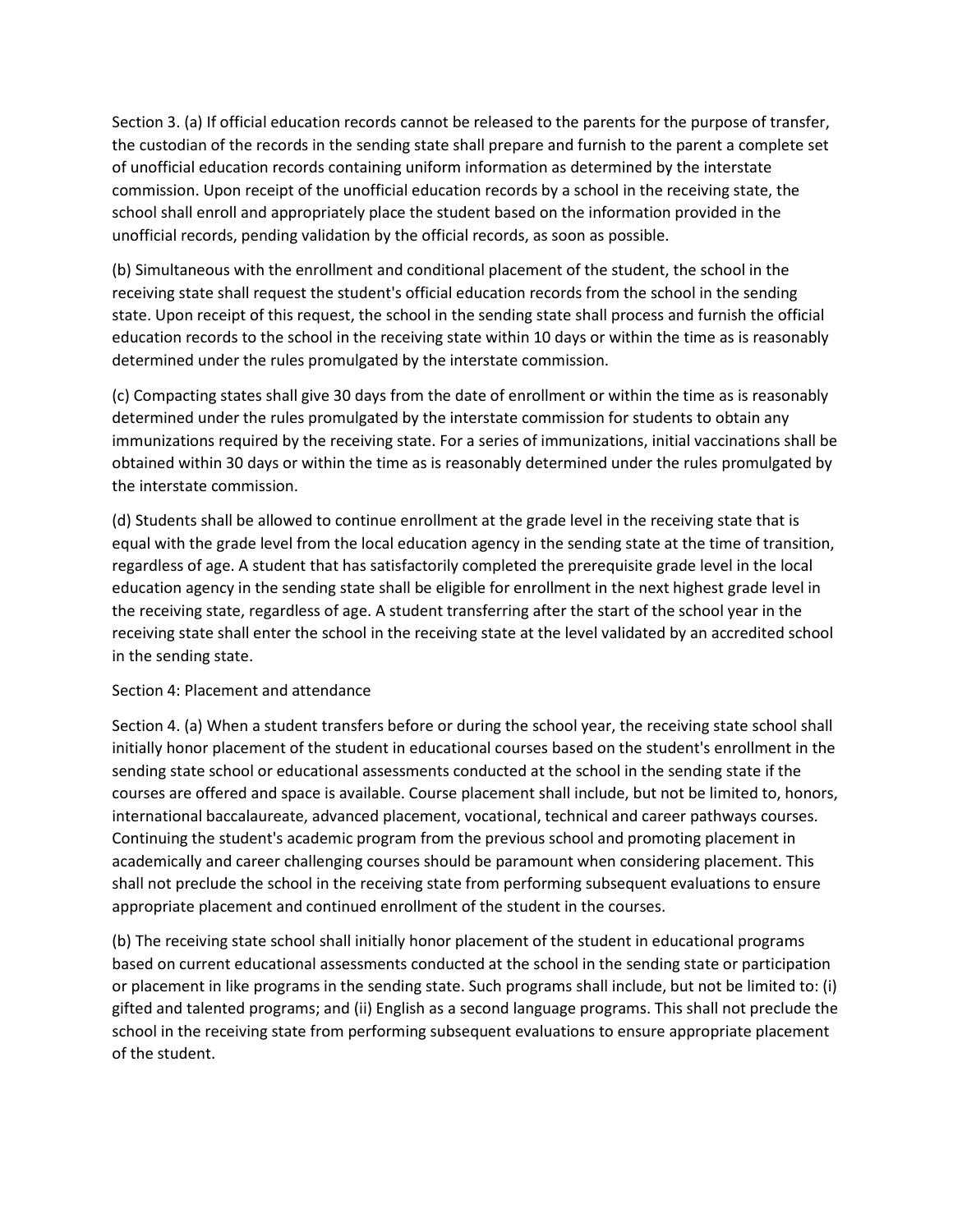(c) In compliance with the federal requirements of the Individuals with Disabilities Education Act (IDEA), 20 U.S.C. section 1400 et seq, the receiving state shall initially provide comparable services to a student with disabilities based on: (i) the student's current individualized education program; (ii) the requirements of section 504 of the Rehabilitation Act, 29 U.S.C. section 794; and (iii) title II of the Americans with Disabilities Act, 42 U.S.C. sections 12131-12165. The receiving state shall make reasonable accommodations and modifications to address the needs of incoming students with disabilities, subject to an existing 504 or title II plan, to provide the student with equal access to education. This shall not preclude the school in the receiving state from performing subsequent evaluations to ensure appropriate placement of the student.

(d) Local education agency administrative officials shall have flexibility in waiving course or program prerequisites or other preconditions for placement in courses or programs offered under the jurisdiction of the local education agency.

(e) A student whose parent or legal guardian is an active duty member of the uniformed services and has been called to duty for, is on leave from or immediately returned from deployment to a combat zone or combat support posting, may be granted additional excused absences at the discretion of the local education agency superintendent to visit with that parent or legal guardian on leave or preparing for or returning from deployment.

# Section 5: Eligibility

Section 5. (a) The following shall be required to be eligible for enrollment in the receiving state's school:

(1) special power of attorney, relative to the guardianship of a child of a military family and executed under applicable law, shall be sufficient to enroll or take any other action requiring parental participation and consent under this compact;

(2) a local education agency shall not charge local tuition to a transitioning military child placed in the care of a non-custodial parent or other person standing in loco parentis who lives in a jurisdiction other than that of the custodial parent; and

(3) a transitioning military child placed in the care of a non-custodial parent or other person standing in loco parentis who lives in a jurisdiction other than that of the custodial parent, may continue to attend the school in which the child was enrolled while residing with the custodial parent.

(b) State and local education agencies shall facilitate the opportunity for transitioning military children's inclusion in extracurricular activities, regardless of application deadlines, to the extent the children are otherwise qualified.

# Section 6: Graduation

Section 6. (a) To facilitate the on-time graduation of children of military families, local education agency administrative officials shall waive specific courses required for graduation if similar course work has been satisfactorily completed in another local education agency or shall provide reasonable justification for denial. Should a waiver not be granted to a student who would otherwise qualify to graduate from the sending school, the local education agency shall provide an alternative means of acquiring required coursework so that graduation may occur on time.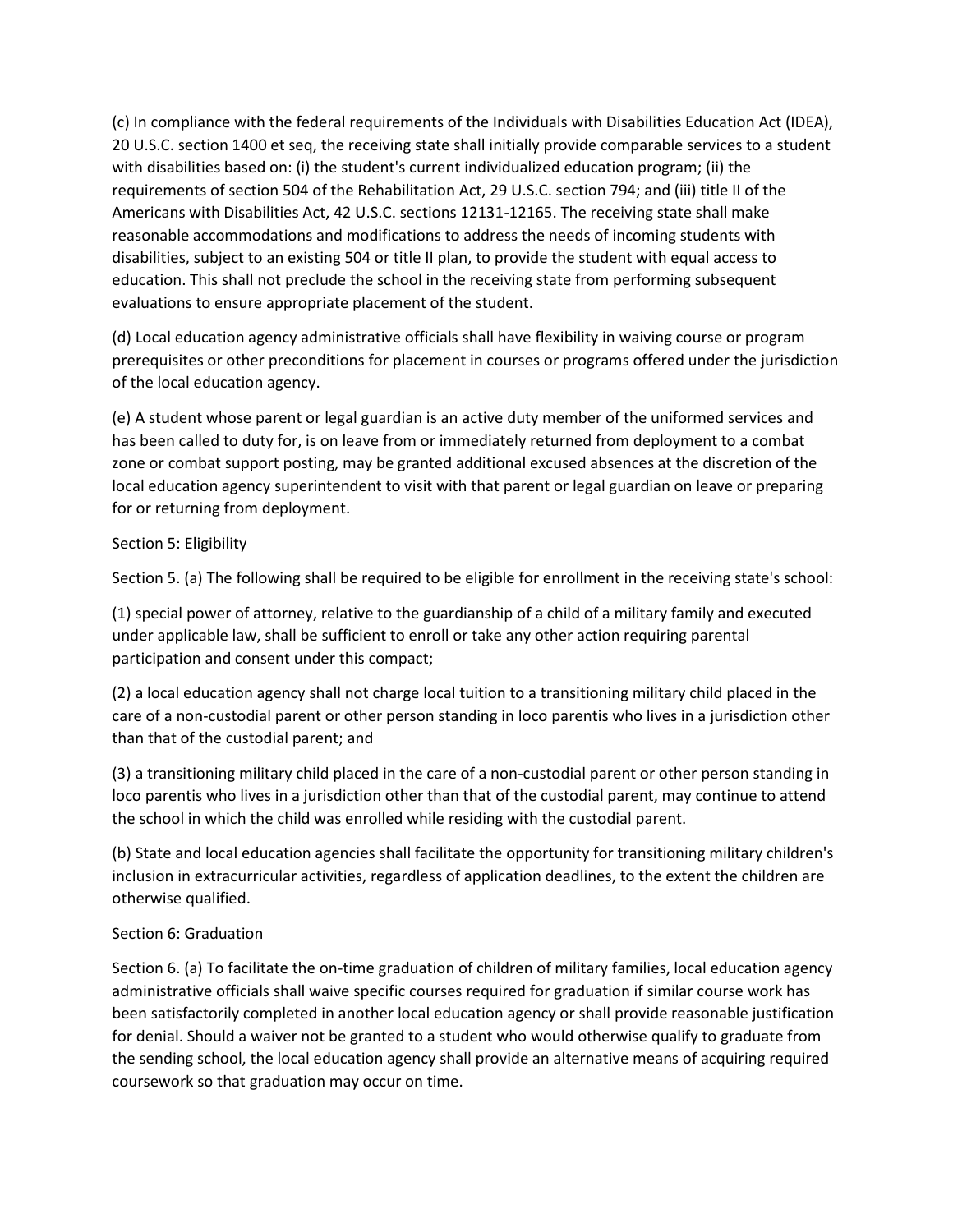(b) To facilitate the on-time graduation of children of military families, receiving states may accept exit or end-of-course exams required for graduation from the sending state or national norm-referenced achievement tests or alternative testing, in lieu of testing requirements for graduation in the receiving state; require the student to take scheduled exit test in the receiving state, if the student is able to take the tests prior to the end of grade 12; or accept evidence or information from the sending or receiving district that demonstrates that the student has met the receiving state's graduation standard, either through a transcript of courses taken and grades received from the sending and or receiving district; a portfolio of work samples for the student that addresses the required high school standards; standardized norm-referenced test results in the subject required by the receiving state for graduation; or other relevant information.

(c) To facilitate the on-time graduation of children of military families, should a military student transferring at the beginning or during grade 12 be ineligible to graduate from the receiving local education agency after all alternatives in subsection (b) have been considered, the sending and receiving local education agencies shall ensure the receipt of a diploma from the sending local education agency if the student meets the graduation requirements of the sending local education agency. In the event that either the transferring or receiving state is not a member of this compact, the member state shall use best efforts to facilitate the on-time graduation of the student under subsections (a) and (b).

## Section 7: State coordination

Section 7. (a) Each member state shall, through the creation of a state council or use of an existing body or board, provide for the coordination among its agencies of government, local education agencies and military installations concerning the state's participation in and compliance with this compact and interstate commission activities. While each member state may determine the membership of its own state council, the membership shall include at least: (i) the state secretary of education; (ii) a superintendent of a school district with a high concentration of military children; (iii) a representative from a military installation; (iv) 1 representative from the legislature; (v) 1 representative from the executive branch; and (vi) other offices and stakeholder groups that the state council deems appropriate. A member state that does not have a school district deemed to contain a high concentration of military children may appoint a superintendent from another school district to represent local education agencies on the state council.

(b) The state council of each member state shall appoint or designate a military family education liaison to assist military families and the state in facilitating the implementation of this compact.

(c) The compact commissioner responsible for the administration and management of the state's participation in the compact shall be appointed by the governor or as otherwise determined by each member state.

(d) The compact commissioner and the military family education liaison designated under this compact shall be ex-officio members of the state council, unless either is already a full voting member of the state council.

Section 8: Interstate commission on educational opportunity for military children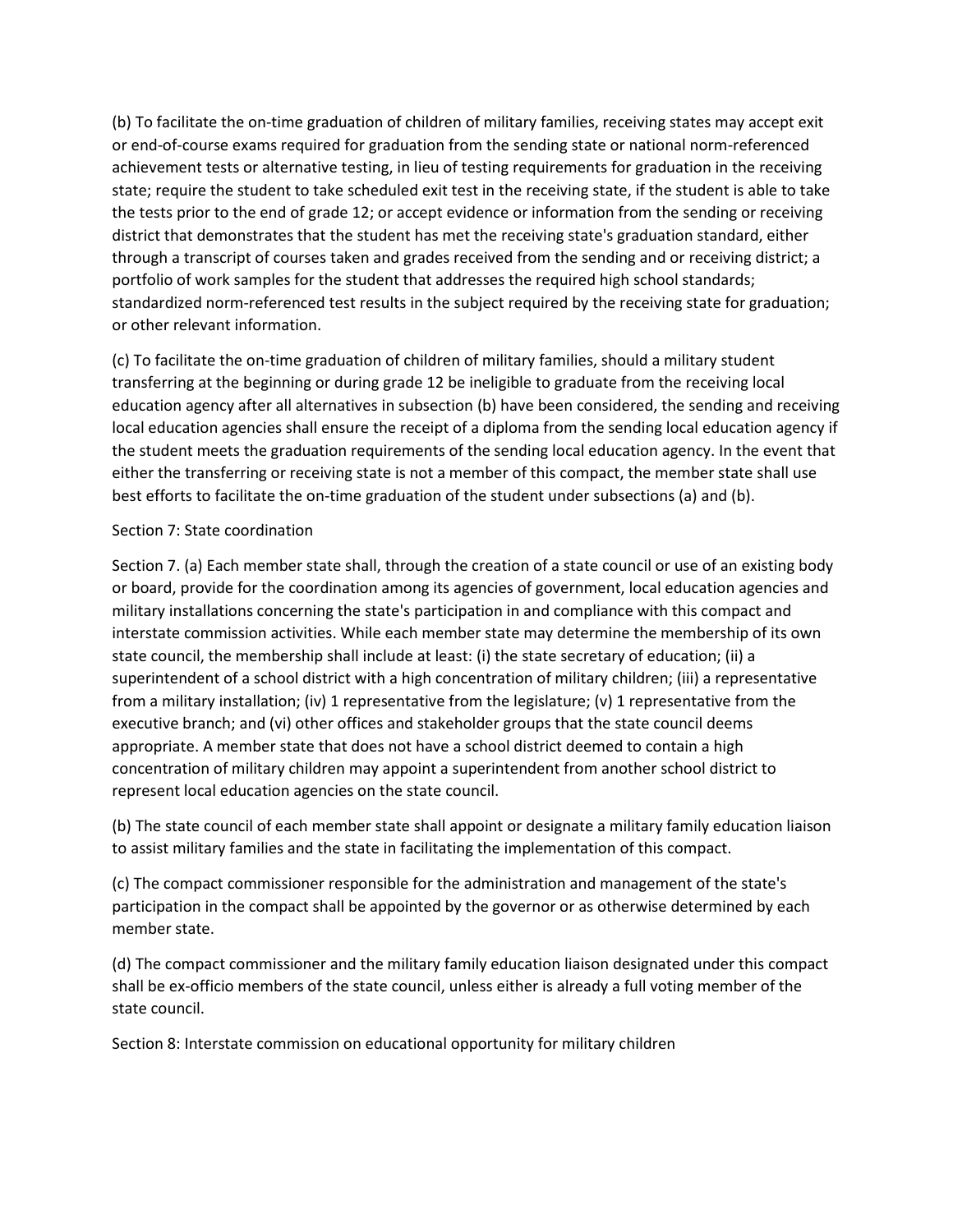Section 8. The compacting states hereby create the interstate commission on educational opportunity for military children. The activities of the interstate commission are the formation of public policy and are a discretionary state function. The interstate commission shall:

(a) be a body corporate and joint agency of the member states and shall have all the responsibilities, powers and duties set forth in this compact and additional powers as may be conferred upon it by a subsequent concurrent action of the respective legislatures of the member states under the terms of this compact;

(b) consist of 1 interstate commission voting representative from each member state who shall be that state's compact commissioner;

(c) entitle each member state represented at a meeting of the interstate commission to 1 vote;

(d) require a majority of the total member states to constitute a quorum for the transaction of business, unless a larger quorum is required by the by-laws of the interstate commission;

(e) prohibit the delegation of a vote from 1 member state to another member state; provided, however, that in the event the compact commissioner is unable to attend a meeting of the interstate commission, the governor or state council may delegate voting authority to another person from their state for a specified meeting;

(f) allow the by-laws to provide for meetings of the interstate commission to be conducted by telecommunication or electronic communication;

(g) consist of ex-officio, non-voting representatives who are members of interested organizations, as defined in the by-laws, which may include, but shall not be limited to, members of the representative organizations of military family advocates, local education agency officials, parent and teacher groups, the United States Department of Defense, the Education Commission of the States, the Interstate Agreement on the Qualification of Educational Personnel and other interstate compacts affecting the education of children of military members;

(h) meet at least once each calendar year, provided, that the chairperson may call additional meetings and upon the request of a simple majority of the member states, shall call additional meetings;

(i) establish an executive committee, whose members shall include the officers of the interstate commission and such other members of the interstate commission as determined by the by-laws; provided, that members of the executive committee shall serve a 1-year term and shall be entitled to 1 vote each; provided, further, that the executive committee shall have the power to act on behalf of the interstate commission, with the exception of rulemaking during periods when the interstate commission is not in session; provided further, that the executive committee shall oversee the day-to-day activities of the administration of the compact including enforcement and compliance with the compact, its bylaws and rules and other such duties as deemed necessary; and provided further that the United States Department of Defense shall serve as an ex-officio, non-voting member of the executive committee;

(j) establish by-laws and rules that provide for conditions and procedures under which the interstate commission shall make its information and official records available to the public for inspection or copying; provided, that the interstate commission may exempt from disclosure the information or the official records that would adversely affect personal privacy rights or proprietary interests;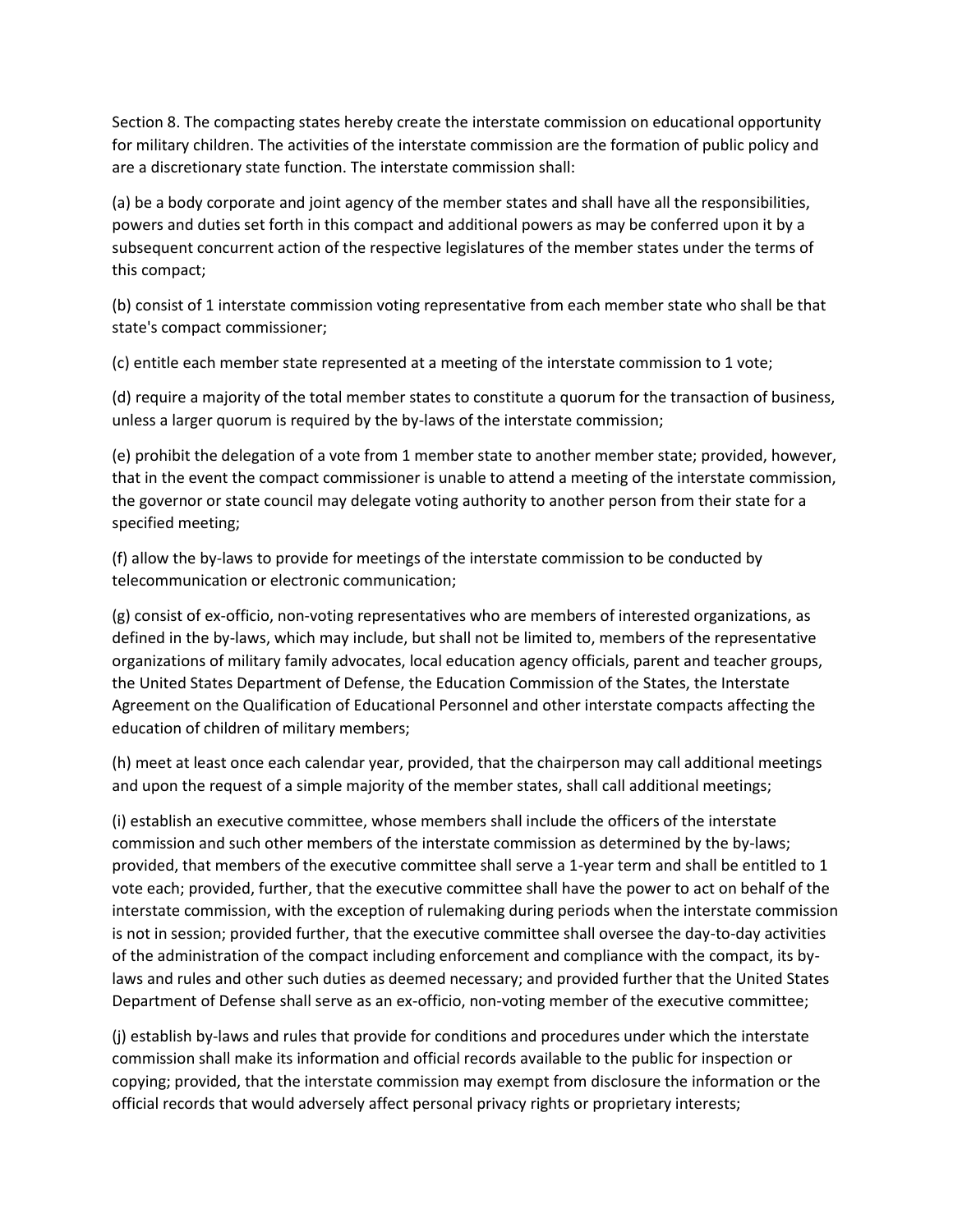(k) give public notice of all meetings and all meetings shall be open to the public, except as set forth in the rules or as otherwise provided in the compact; provided, that the interstate commission and its committees may close a meeting, or a portion of a meeting, when the commission or committee determines by a two-thirds vote that an open meeting would likely:

(1) relate solely to the interstate commission's internal personnel practices and procedures;

(2) disclose matters specifically exempted from disclosure by federal and state statute;

(3) disclose trade secrets or commercial or financial information which is privileged or confidential;

(4) involve accusing a person of a crime or formally censuring a person;

(5) disclose information of a personal nature where disclosure would constitute an unwarranted invasion of personal privacy;

(6) disclose investigative records compiled for law enforcement purposes; or

(7) relate specifically to the interstate commission's participation in a civil action or other legal proceeding;

(l) cause its legal counsel or designee to certify that a meeting may be closed and shall reference each relevant exemptible provision for any meeting or portion of a meeting which is closed under this clause; provided, that the interstate commission shall keep minutes which shall clearly describe all matters discussed in a meeting and shall provide an accurate summary of actions taken and the reasons for those actions, including a description of the views expressed and the record of a roll call vote; provided further, that all documents considered in connection with an action shall be identified in the minutes; and provided further, that all minutes and documents of a closed meeting shall remain under seal, subject to release by a majority vote of the interstate commission;

(m) collect standardized data concerning the educational transition of the children of military, National Guard or Reserve families under this compact, as directed through its rules which shall specify the data to be collected, the means of collection and data exchange and reporting requirements; provided, that such methods of data collection, exchange and reporting shall, as much as reasonably possible, conform to current technology and coordinate its information functions with the appropriate custodian of records as identified in the by-laws and rules; and

(n) create a process that permits military officials, education officials and parents to inform the interstate commission of alleged violations of the compact, its rules or when issues subject to the jurisdiction of the compact or its rules are not addressed by the state or local education agency; provided, that this section shall not be construed to create a private right of action against the interstate commission or any member state.

Section 9: Powers and duties of the interstate commission

Section 9. The interstate commission may:

(a) provide for dispute resolution among member states;

(b) issue, upon request of a member state, advisory opinions concerning the meaning or interpretation of the interstate compact, its by-laws, rules and actions;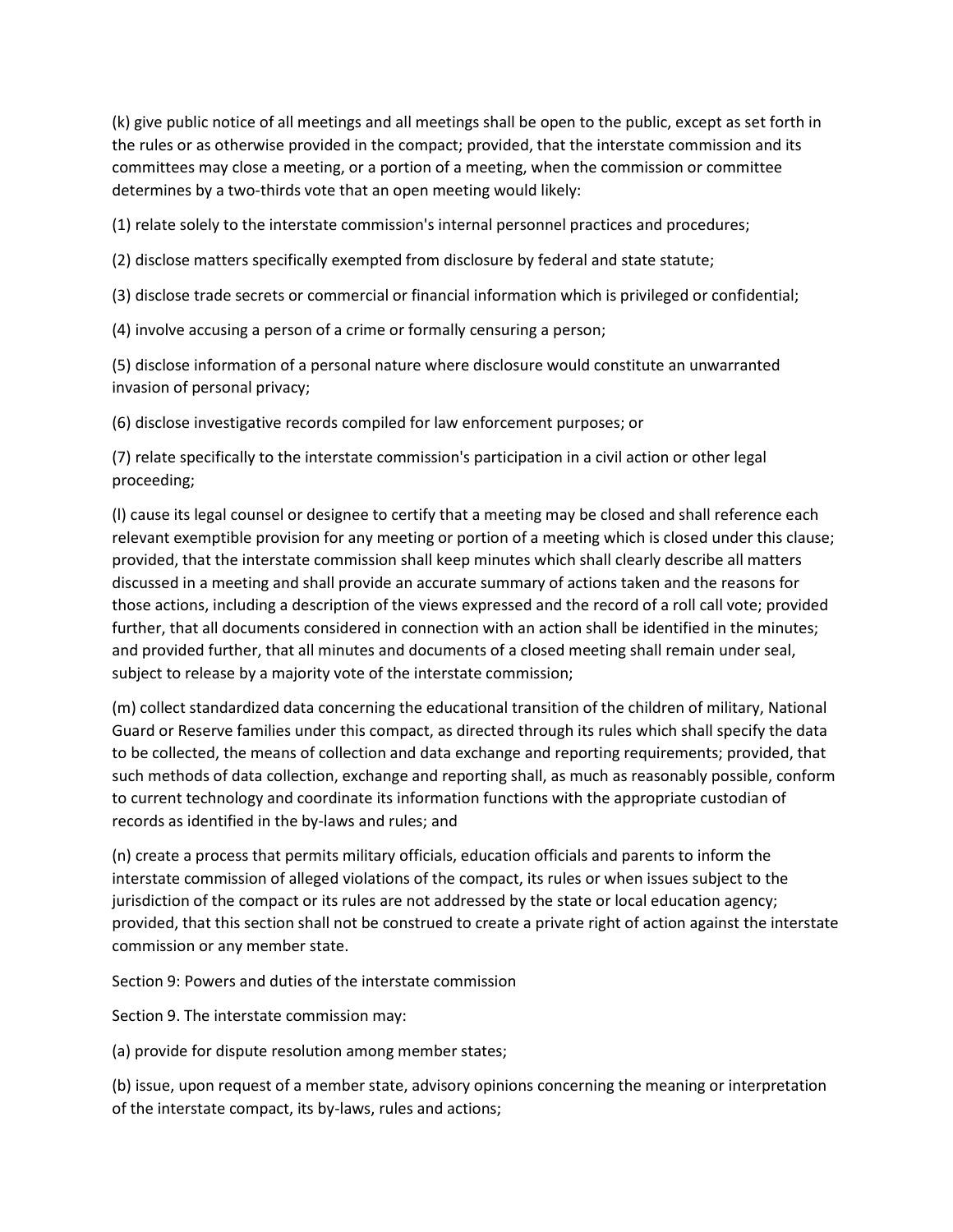(c) enforce compliance with the compact provisions and the rules promulgated by the interstate commission and in the by-laws through the use of all necessary and proper means, including, but not limited to, the use of the judicial process;

(d) establish and maintain offices, which shall be located within 1 or more of the member states;

(e) purchase and maintain insurance and bonds;

(f) borrow, accept, hire or contract for services or personnel;

(g) establish and appoint committees including, but not limited to, an executive committee as required by paragraph 9 of subsection (a) of section 8;

(h) elect or appoint officers, attorneys, employees, agents or consultants and fix the compensation, define the duties and determine the qualifications for those positions;

(i) establish the interstate commission's personnel, policies and programs relating to conflicts of interest, rates of compensation and qualifications of personnel;

(j) accept any and all donations and grants of money, equipment, supplies, materials and services and to receive, utilize and dispose of it;

(k) lease, purchase, own, hold, improve, use or accept contributions of or donations of any property, real, personal or mixed;

(l) sell, convey, mortgage, pledge, lease, exchange, abandon or otherwise dispose of any property, real, personal or mixed;

(m) establish a budget and make expenditures;

(n) adopt a seal and by-laws governing the management and operation of the interstate commission;

(o) report annually to the legislatures, governors, judiciary and state councils of the member states concerning the activities of the interstate commission during the preceding year and the reports shall include recommendations that may have been adopted by the interstate commission;

(p) coordinate education, training and public awareness regarding this compact and its implementation and operation for officials and parents or guardians impacted by this compact;

(q) establish uniform standards for the reporting, collecting and exchanging of data;

(r) maintain corporate books and records in accordance with the by-laws;

(s) perform the functions necessary or appropriate to achieve the purposes of this compact; and

(t) provide for the uniform collection and sharing of information between and among member states, schools and military families under this compact.

Section 10: Organization and operation of the interstate commission

Section 10. (a) The interstate commission shall, by a majority vote of the members present and voting and within 12 months after the first interstate commission meeting, adopt by-laws to govern the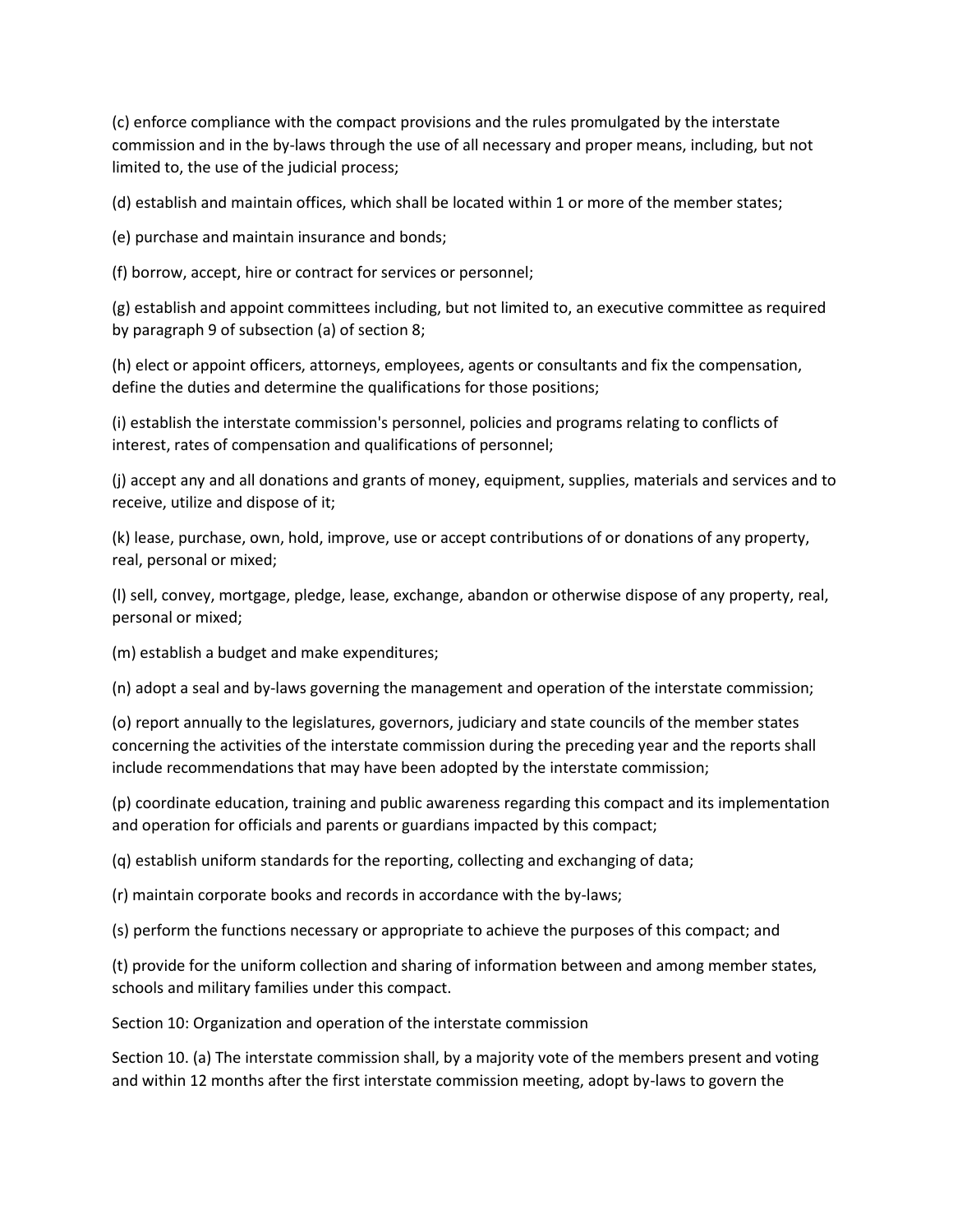conduct that is necessary or appropriate to carry out the purposes of this compact, which shall include, but not be limited to:

(1) establishing the fiscal year of the interstate commission;

(2) establishing an executive committee and other committees as may be necessary;

(3) providing for the establishment of committees and for governing any general or specific delegation of authority or function of the interstate commission;

(4) providing reasonable procedures for calling and conducting meetings of the interstate commission and ensuring reasonable notice of each meeting;

(5) establishing the titles and responsibilities of the officers and staff of the interstate commission;

(6) providing a mechanism for concluding the operations of the interstate commission and the return of surplus funds that may exist upon the termination of this compact after the payment and reserving of all of its debts and obligations; and

(7) providing start-up rules for initial administration of the compact.

(b) The interstate commission shall, by a majority of the members, elect annually from among its members a chairperson, a vice-chairperson and a treasurer, each of whom shall have the authority and duties specified in the by-laws. The chairperson or, in the chairperson's absence or disability, the vicechairperson, shall preside at all meetings of the interstate commission. The elected officers shall serve without compensation or remuneration from the interstate commission; provided, that subject to the availability of budgeted funds, the officers shall be reimbursed for ordinary and necessary costs and expenses incurred by them in the performance of their responsibilities as officers of the interstate commission.

(c) The executive committee shall have such authority and duties as may be set forth in the by-laws, including, but not limited to: (i) managing the affairs of the interstate commission in a manner consistent with the by-laws and purposes of the interstate commission; (ii) overseeing an organizational structure within the interstate commission and establishing appropriate procedures for the interstate commission to provide for the creation of rules, operating procedures and administrative and technical support functions; and (iii) planning, implementing and coordinating communications and activities with other state, federal and local government organizations in order to advance the goals of the interstate commission.

(d) The executive committee may, subject to the approval of the interstate commission, appoint or retain an executive director for a period, during which the terms, conditions and compensation shall be set by the interstate commission. The executive director shall serve as secretary to the interstate commission, but shall not be a member of the interstate commission. The executive director shall hire and supervise other personnel when authorized by the interstate commission.

(e) The interstate commission's executive director and employees shall be immune from suit and liability, either personally or in their official capacity, for a claim for damage to or loss of property, personal injury or other civil liability caused by, arising out of or relating to an actual or alleged act, error or omission that occurred, or that the person had a reasonable basis for believing occurred, within the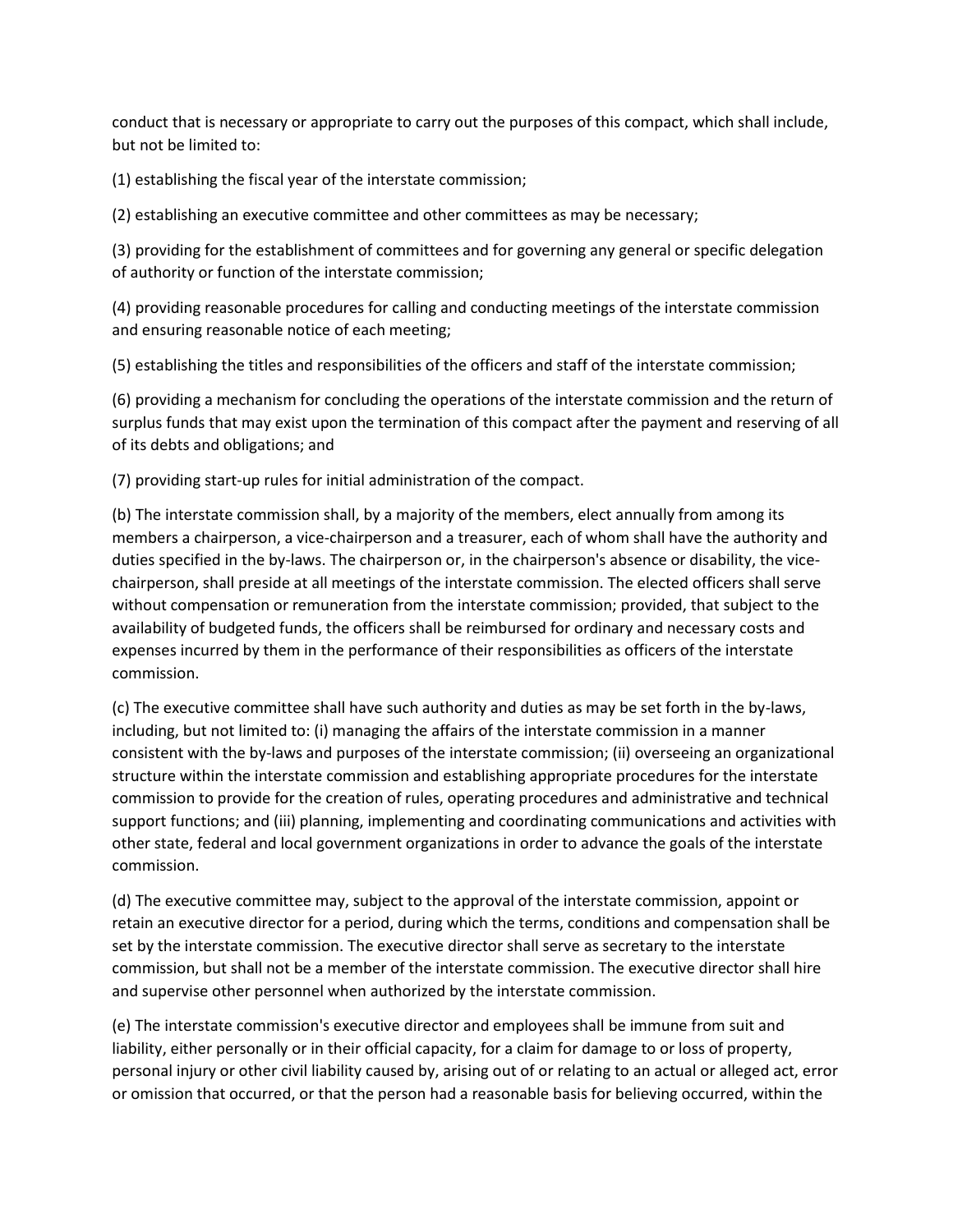scope of interstate commission employment, duties or responsibilities; provided, that the interstate commission's executive director and employees shall not be protected from suit or liability for damage, loss, injury or liability caused by the intentional or willful and wanton misconduct of such person.

(f) The liability of the interstate commission's executive director, employees or representatives for acts, errors or omissions that occur while acting within the scope of employment and within the person's state may not exceed the limits of liability set forth under the constitution and laws of that state for state officials, employees and agents. The interstate commission is considered to be an instrumentality of the states for the purposes of any such action. Nothing in this subsection shall be construed to protect the person from suit or liability for damage, loss, injury or liability caused by the intentional or willful and wanton misconduct of such person.

(g) The interstate commission shall defend the executive director and its employees and, subject to the approval of the attorney general or other appropriate legal counsel of the member state represented by an interstate commission, shall defend interstate commission representatives in any civil action seeking to impose liability arising out of an actual or alleged act, error or omission that occurred within the scope of interstate commission employment, duties or responsibilities, or that the defendant had a reasonable basis for believing occurred within the scope of interstate commission employment, duties or responsibilities; provided, however, that the actual or alleged act error or omission did not result from intentional or willful and wanton misconduct on the part of such person.

(h) To the extent that representatives and employees of the interstate commission are not covered by the state involved, the member state or the interstate commission, that representative or employee shall be held harmless in the amount of a settlement or judgment, including attorney's fees and costs, obtained against such persons arising out of an actual or alleged act, error or omission that occurred within the scope of interstate commission employment, duties or responsibilities, or that such persons had a reasonable basis for believing occurred within the scope of interstate commission employment, duties or responsibilities; provided, however, that the actual or alleged act, error or omission did not result from intentional or willful and wanton misconduct on the part of such persons.

Section 11: Rulemaking functions of the interstate commission

Section 11. (a) The interstate commission shall promulgate reasonable rules in order to effectively achieve the purposes of this compact. In the event the interstate commission exercises its rulemaking authority in a manner that is beyond the scope or the powers granted in this act, then that action by the interstate commission shall be invalid and have no force or effect.

(b) Rules shall be made pursuant to a rulemaking process that shall substantially, or as much as possible, conform with the Model State Administrative Procedure Act of 1981, uniform laws annotated, vol. 15, p.1 (2000) as amended.

(c) Not later than 30 days after a rule is promulgated, any person may file a petition for judicial review of the rule; provided, that the filing of such a petition shall not stay or otherwise prevent the rule from becoming effective unless the court finds that the petitioner has a substantial likelihood of success. The court shall give deference to the actions of the interstate commission consistent with applicable law and shall not find the rule to be unlawful if the rule represents a reasonable exercise of the interstate commission's authority.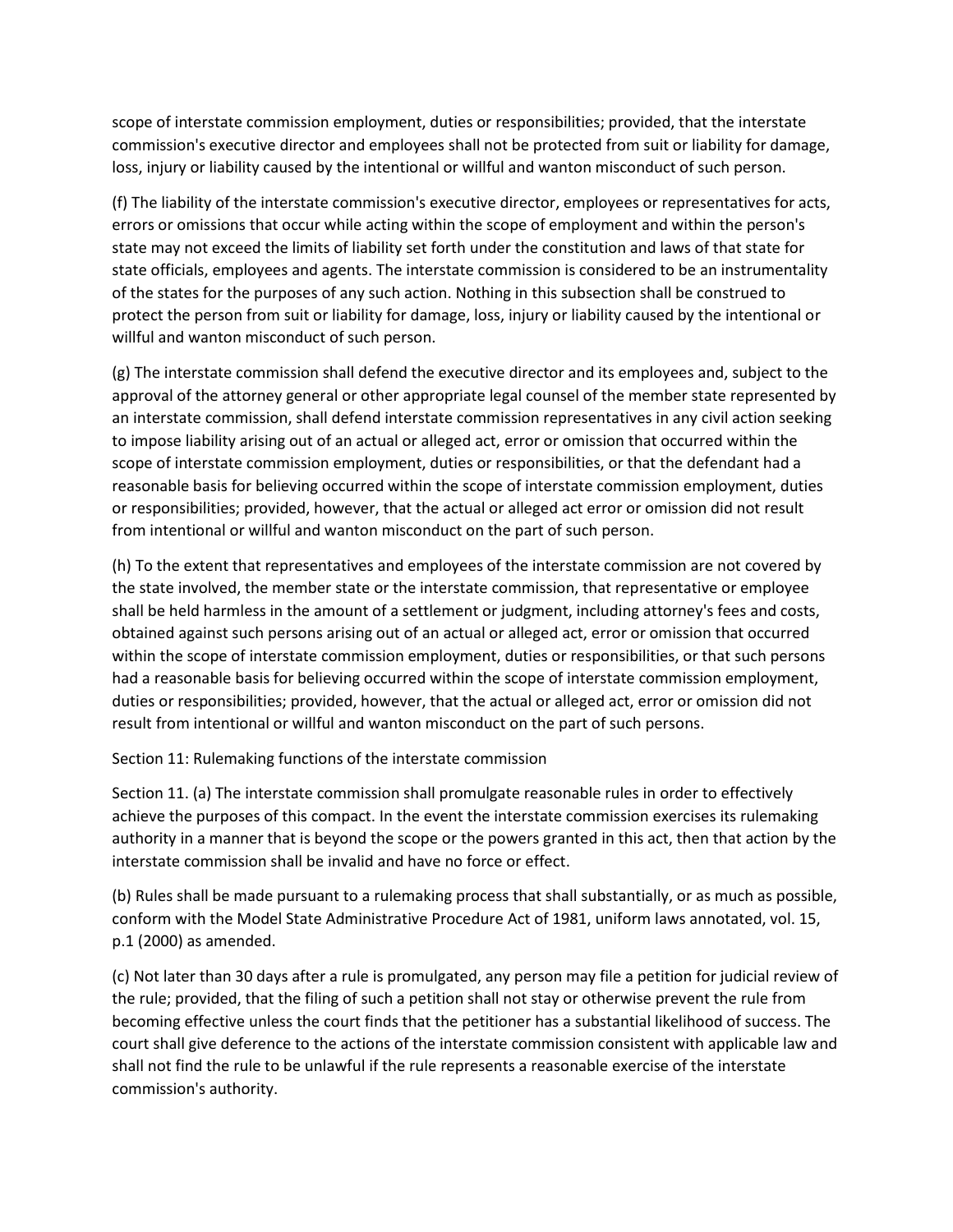(d) If a majority of the legislatures of the compacting states reject a rule by enactment of a statute or resolution, then such rule shall have no further force and effect in any compacting state.

Section 12: Oversight, enforcement and dispute resolution

Section 12. (a) All courts shall take judicial notice of the compact and the rules in any judicial or administrative proceeding in a member state pertaining to the subject matter of this compact which may affect the powers, responsibilities or actions of the interstate commission.

(b) The interstate commission shall be entitled to receive all service of process in any such proceeding and shall have standing to intervene in the proceeding for all purposes. Failure to provide service of process to the interstate commission shall render a judgment or order void as to the interstate commission, this compact or promulgated rules.

(c) If the interstate commission determines that a member state has defaulted in the performance of its obligations or responsibilities under this compact, the by-laws or the promulgated rules, the interstate commission shall:

(1) provide written notice to the defaulting state and other member states, of the nature of the default, the means of curing the default and any action taken by the interstate commission; provided, that the interstate commission shall specify the conditions by which the defaulting state must cure its default;

(2) provide remedial training and specific technical assistance regarding the default; and

(3) terminate a defaulting state from the compact if the defaulting state fails to cure the default and upon an affirmative vote of a majority of the member states, all rights, privileges and benefits conferred by this compact shall be terminated from the effective date of termination; provided that a cure of the default shall not relieve the offending state of obligations or liabilities incurred during the period of the default.

(d) Suspension or termination of membership in this compact shall be imposed only after all other means of securing compliance have been exhausted. Notice of intent to suspend or terminate shall be given by the interstate commission to the governor and the majority and minority leaders of the defaulting state's legislature and each of the member states.

(e) The state which has been suspended or terminated shall be responsible for all assessments, obligations and liabilities incurred through the effective date of suspension or termination including obligations that require performance beyond the effective date of suspension or termination.

(f) The interstate commission shall not bear any costs relating to any state that has been found to be in default or which has been suspended or terminated from the compact, unless otherwise mutually agreed upon in writing between the interstate commission and the defaulting state.

(g) The interstate commission shall attempt, upon the request of a member state, to resolve disputes which are subject to the compact and which may arise among member states and between member and non-member states. The interstate commission shall promulgate a rule providing for both mediation and binding dispute resolution for disputes as appropriate.

(h) The interstate commission, in the reasonable exercise of its discretion, shall enforce this compact.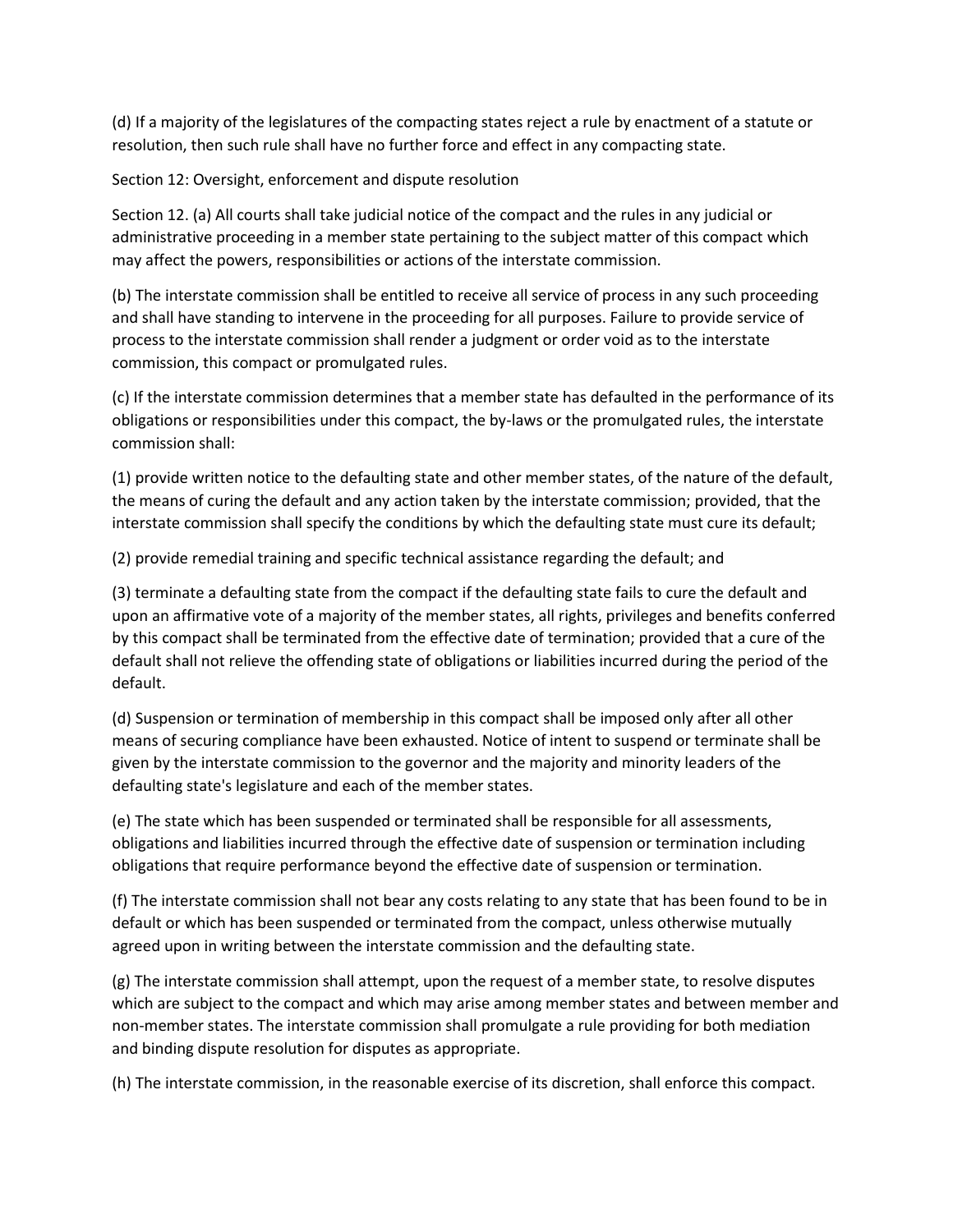(i) The remedies in this section shall not be the exclusive remedies of the interstate commission. The interstate commission may avail itself of any other remedies available under state law or the regulation of a profession.

Section 13: Financing of the interstate commission

Section 13. (a) The interstate commission shall pay, or provide for the payment of, the reasonable expenses of its establishment, organization and ongoing activities.

(b) The interstate commission may levy on and collect an annual assessment from each member state to cover the cost of the operations and activities of the interstate commission and its staff which must be in a total amount sufficient to cover the interstate commission's annual budget as approved each year. The aggregate annual assessment amount shall be allocated based upon a formula determined by the interstate commission, which shall promulgate a rule that is binding upon all member states.

(c) The interstate commission shall not incur obligations of any kind prior to securing the funds adequate to meet that obligation; nor shall the interstate commission pledge the credit of any of the member states, except by and with the authority of the member state.

(d) The interstate commission shall keep accurate accounts of all receipts and disbursements. The receipts and disbursements of the interstate commission shall be subject to the audit and accounting procedures established under its by-laws. All receipts and disbursements of funds handled by the interstate commission shall be audited yearly by a certified or licensed public accountant and the report of the audit shall be included in and become part of the annual report of the interstate commission.

Section 14: Member states, effective date and amendment

Section 14. (a) Any state shall be eligible to become a member state.

(b) The compact shall become effective and binding upon legislative enactment of the compact into law by no less than 10 states. The effective date shall be no earlier than December 1, 2007. Thereafter it shall become effective and binding as to any other member state upon enactment of the compact into law by that state. The governors of non-member states or the designees of non-member states shall be invited to participate in the activities of the interstate commission on a non-voting basis prior to adoption of the compact by all states.

(c) The interstate commission may propose amendments to the compact for enactment by the member states. No amendment shall become effective and binding upon the interstate commission and the member states unless it is enacted into law by unanimous consent of the member states.

Section 15: Withdrawal from compact

Section 15. (a) Once effective, the compact shall continue in force and remain binding upon each and every member state; provided, that a member state may withdraw from the compact by specifically repealing the statute that enacted the compact into law.

(b) Withdrawal from this compact shall be by the enactment of a statute repealing this compact, but shall not take effect until 1 year after the effective date of such statute.